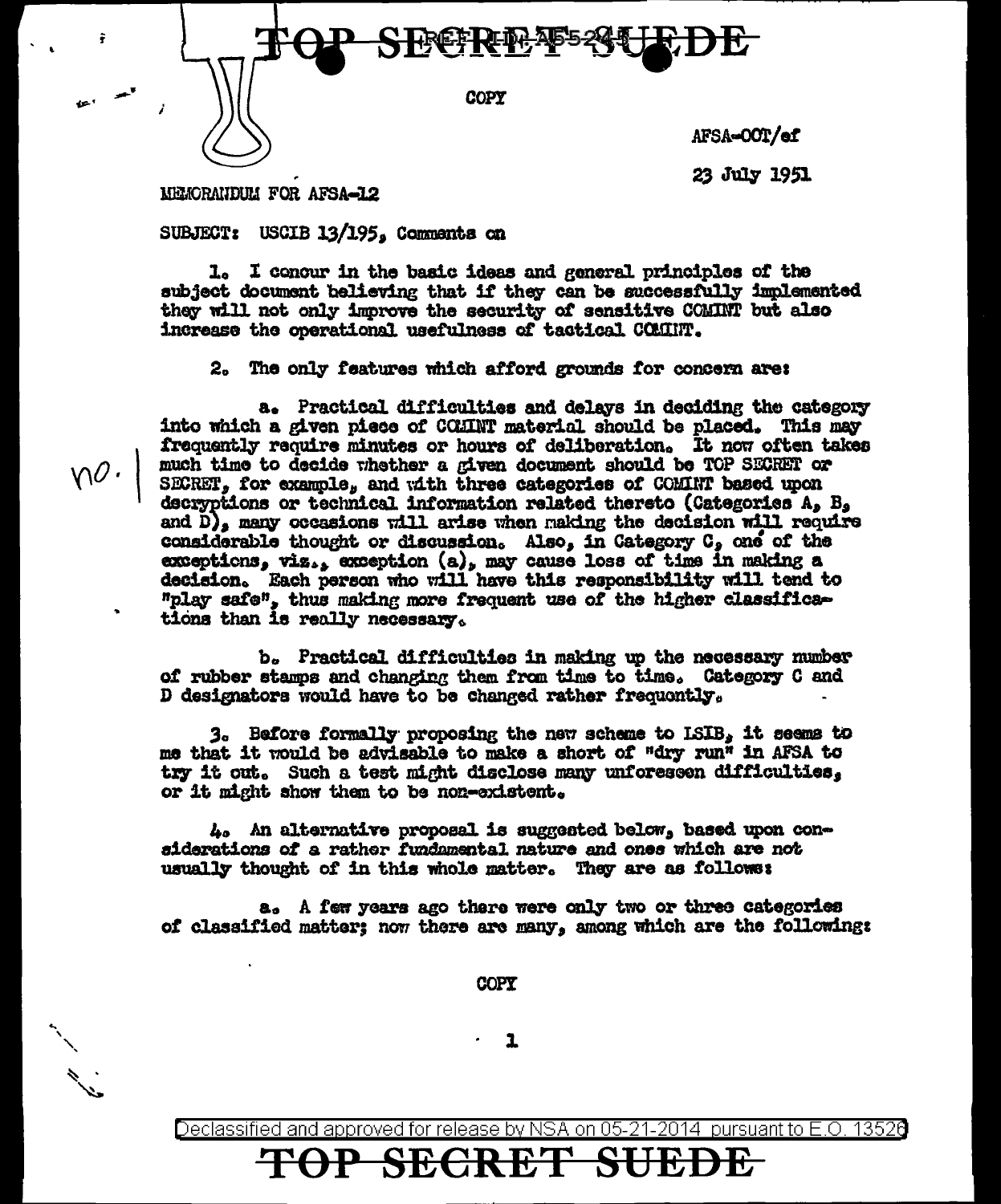

#### COPY

AFSA-OOT/ef 23 July 1951

SUBJECT: USCIB 13/195, Comments on

(1) RESTRICTED

- (2) CONFIDENTIAL
- $(3)$  SECRET
- $(4)$  TOP SECRET
- $(5)$  TOP SECRET CONTROL
- (6) TOP SECRET EYES ONLY
- (7) TOP SECRET U.S. EYES CHIX
- (8) TOP SECRET  $\sim$  CODE WORD W \*
- $(9)$  TOP SECRET  $-$ Ħ u  $X$  \*
- $(10)$  TOP SECRET  $-$ Ħ n Y \*
- $(11)$  TOP SECRET  $-$ Ħ 11  $Z$  \*
- $(12)$  SECRET Ħ Ħ А \*
- $(13)$  SECRET n  $\bullet$  $B$  #
- $(14)$  TOP SECRET COSMIC
- $(15)$  CONFIDENTIAL  $\sim$  NATO

etc. etc.

\* These letters are substituted for the current code word designators.

Soon, no doubt, we shall have " TOP SECRET - US/UK ETES CHIX", " TOP SECRET - US/UK/CAN CHIX", etc. It is not difficult to imagine where this is going to end - possibly in the breakdom of the whole scheme.

**COPY** 

2

## TOP SECRET SUEDE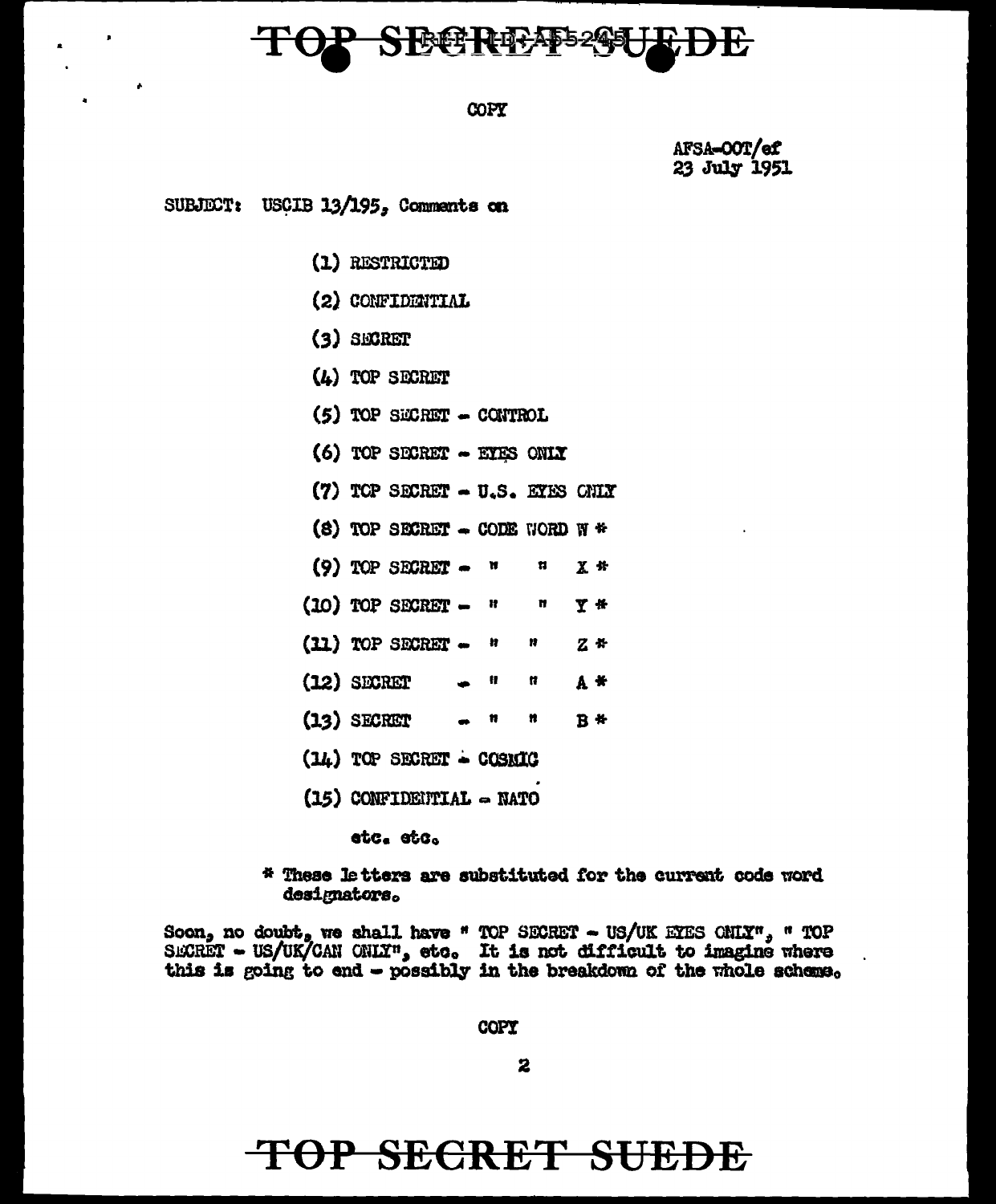KEER ID-AS52

#### COPY

AFSA-OOT/ef 23 July 1951

#### SUBJECT: USCIB 13/195, Comments on



b. In the eyes of the Law (U.S. Law, at least), there is one and only one classification: SECRET. Under the law a person who with intent to injure the U.S. disclosed RESTRICTED matter can be imprisoned for many years, just as many, in fact, as if he disclosed TOP SECRET matter.

c. When the basic objective in classifying information is considered, it is clear that it is intended primarily to establish limitations on the dissemination or distribution of that information; the additional objective, that of establishing different rules and different levels of safeguards for the physical protection and storage of information of varying degrees of sonsitivity is really subsidiary to the primary objective, since these safeguards merely go a step further in insuring against a handling so loose that the information could be obtained by enemy agents. If, therefore, the subject of classification is looked at from this point of view, it is possible that the problems of classification may be greatly simplified, at least in respect to the number of different classifications.

5. a. Suppose there were but one classification: " SECRET", or "OFFICIAL SECRET", or "GOVERNERT SECRET" - call it what you will. Suppose, further, that we establish what may be conceived of as "radii of dissemination" which will determine how many people will be brought into a given secret or category of secrets such as COMINT. We could do this by merely establishing specific distribution lists identified by numbers or letters or other symbols. For example, "Distribution 1" might include everybody in the Defense Establishment, military and civilian. Tho should be brought into the secret, a very large radius of dissemination. "Distribution 2" might include a smaller number of persons or offices; "Distribution  $3^{\overline{n}}$ , a still smaller number, and so on, until we reach "Distribution X", which might include but two or three persons.

b. This concept is, of course, directly related to the concept which has become basic in the matter of dissemination of COMINT information or material, viz., such information or material is imparted only on the basis of a "need-to-know".

c. In practice, all COMINT documents would, under this scheme, bear the same stamp, for example, "SECRET - BLANK" (the latter being a "code word material designator"). It would be followed by "Distribution 17" (for example, which might indicate a certain class or level of commands), or the distribution number might be indicated in the usual place on the document.

TOP SECRET SUEDE